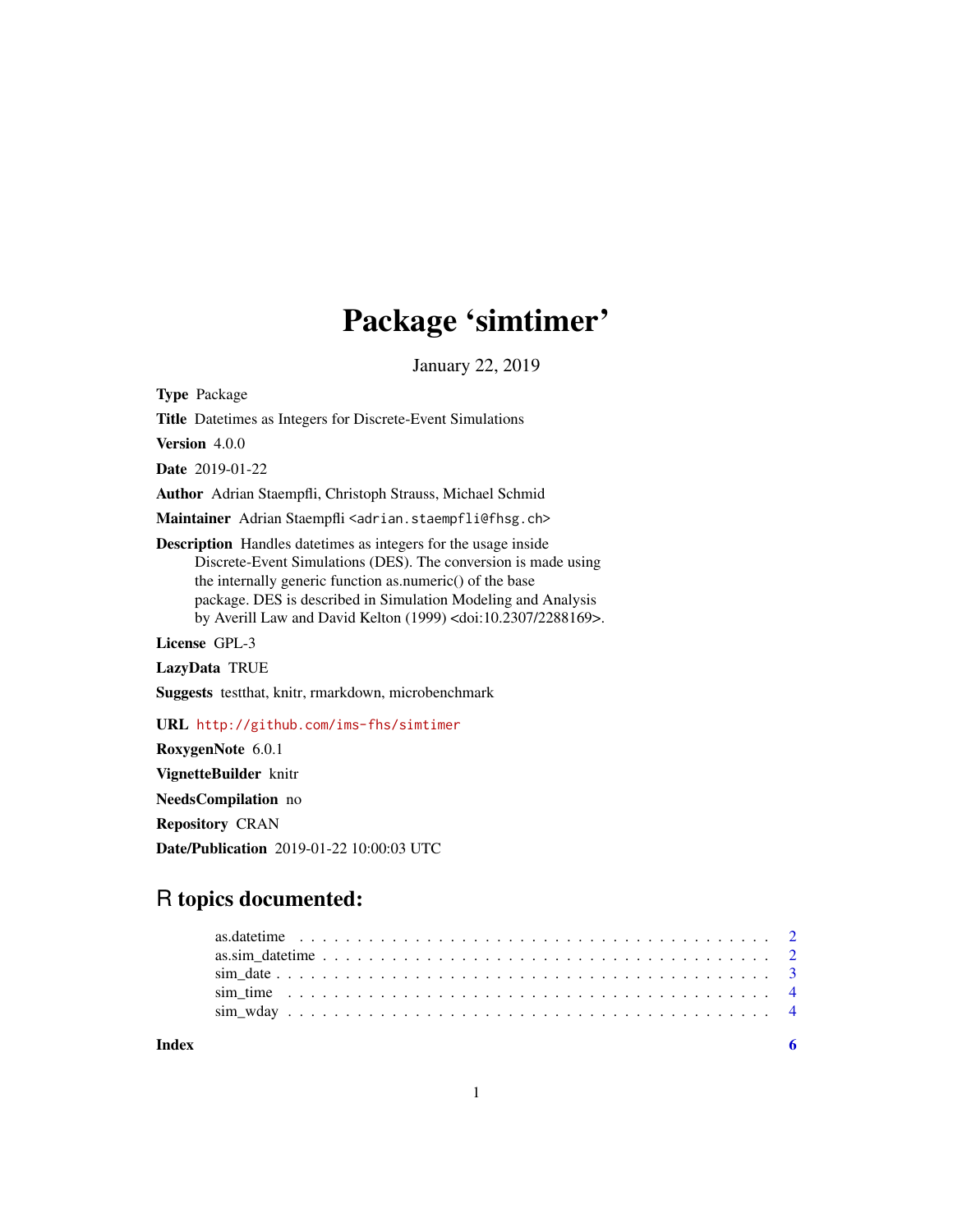<span id="page-1-0"></span>

#### Description

as.datetime() transforms a sim\_datetime element (integer) to a regular datetime element (POSIXt)

#### Usage

```
as.datetime(sim_datetime, origin_date)
```
#### Arguments

sim\_datetime A sim\_datetime (integer representing the passed seconds since origin\_date) origin\_date A datetime (POSIXt)

#### Value

datetime A POSIXt

#### Examples

```
origin_date <- as.POSIXct("2016-01-01 00:00:00", tz = "UTC")
as.datetime(60, origin_date)
# [1] "2016-01-01 00:01:00 UTC"
as.datetime(600, origin_date)
# [1] "2016-01-01 00:10:00 UTC"
as.datetime(as.sim_datetime(as.POSIXct("2016-01-02 00:00:00", tz = "UTC"), origin_date),
origin_date)
# [1] "2016-01-02 UTC"
```
as.sim\_datetime *Transformation from a datetime to a sim\_datetime*

#### Description

as.sim\_datetime() transforms a regular datetime element (POSIXt) to a sim\_datetime (integer representing the passed seconds since origin\_date). The timezone (tz) will be ignored at the moment. Therefore tz of datetime and origin\_date should be identical.

#### Usage

as.sim\_datetime(datetime, origin\_date)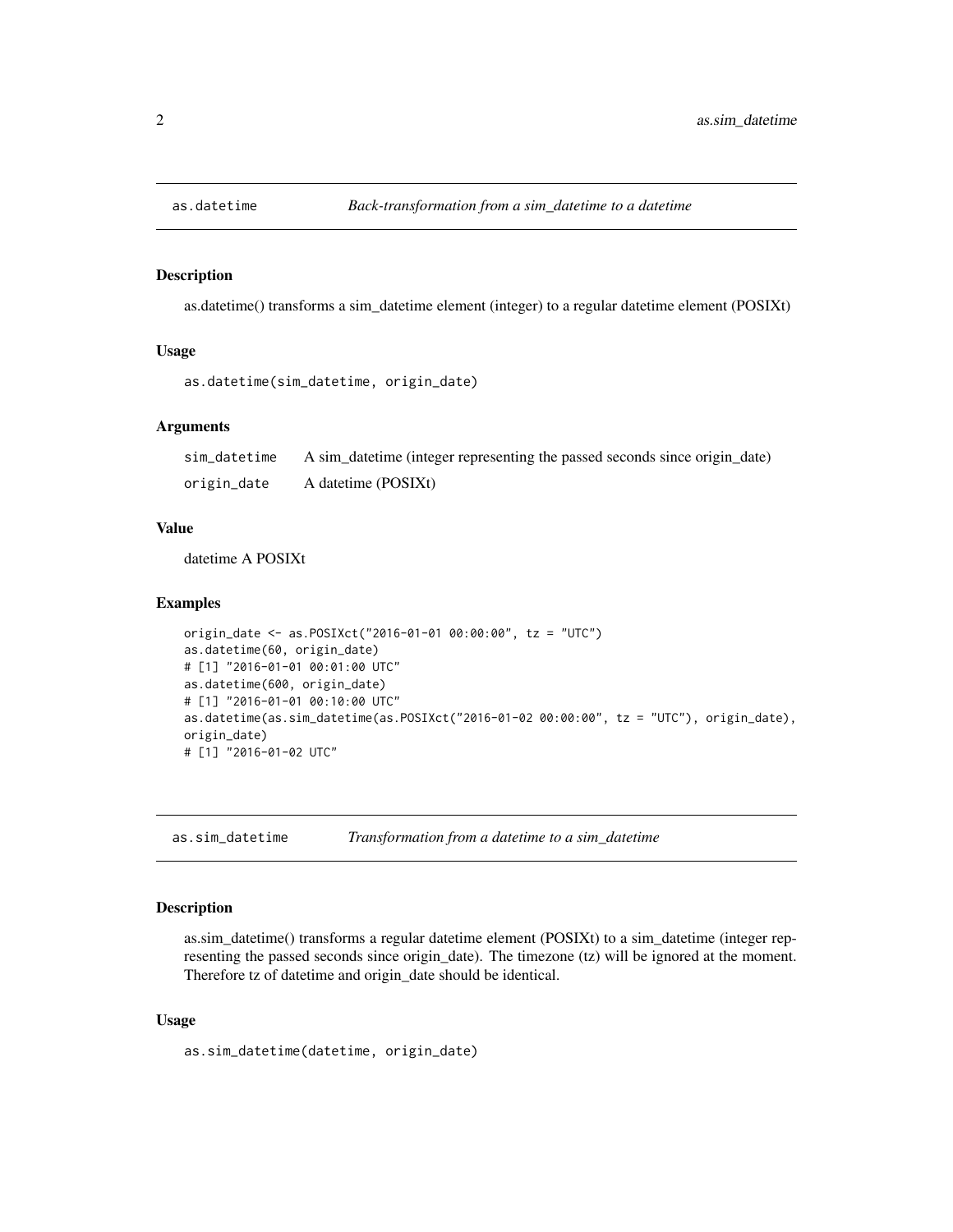#### <span id="page-2-0"></span>sim\_date 3

#### Arguments

| datetime    | A datetime (POSIXt) |
|-------------|---------------------|
| origin_date | A datetime (POSIXt) |

#### Value

A sim\_datetime

#### Examples

```
origin_date <- as.POSIXct("2016-01-01 00:00:00", tz = "UTC")
as.sim_datetime(as.POSIXct("2016-01-01 00:01:00", tz = "UTC"), origin_date)
# [1] 60
as.sim_datetime(as.POSIXct("2016-01-02 00:01:00", tz = "UTC"), origin_date)
# [1] 86460
```
sim\_date *Date part of a sim\_datetime*

#### Description

sim\_date() returns the date part of a sim\_datetime. Therefore sim\_date() calculates the number of days (24h-intervals) that have passed since origin\_date. If the origin\_date of sim\_datetime has a time component different than 00:00:00, the 24h-intervals are correlated to this particular time component.

#### Usage

```
sim_date(sim_datetime)
```
#### Arguments

sim\_datetime A sim\_datetime (integer representing the passed seconds since origin\_date)

#### Value

the number of days (24h-intervals) that have passed since origin\_date

#### Examples

```
sim_date(24*60*60-1)
# [1] 0
sim_date(24*60*60)
# [1] 1
sim_date(452*24*60*60)
# [1] 452
origin_date <- as.POSIXct("2016-01-01 00:00:00", tz = "UTC")
sim_date(as.sim_datetime(as.POSIXct("2016-01-02 00:01:00", tz = "UTC"), origin_date))
# [1] 1
```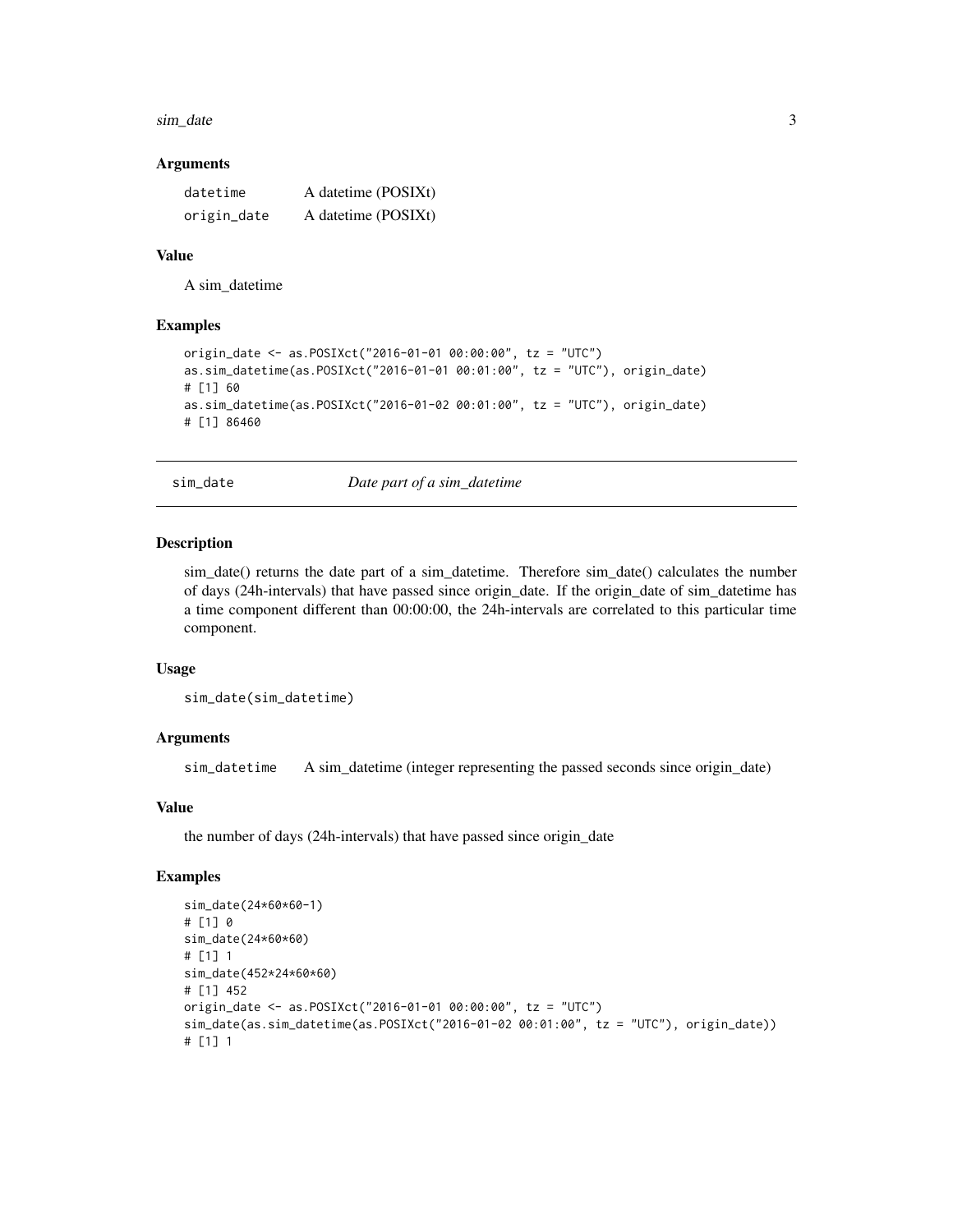<span id="page-3-0"></span>

#### Description

sim\_time() returns the time of a sim\_datetime in seconds. The beginning of a day is defined by the time component of origin\_date which defines the parameter sim\_datetime.

#### Usage

```
sim_time(sim_datetime)
```
#### Arguments

sim\_datetime A sim\_datetime (integer representing the passed seconds since origin\_date)

#### Value

time in seconds (Range: 0-(24\*60\*60-1))

#### Examples

```
sim_time(200)
# [1] 200
sim_time(24*60*60-1)
# [1] 86399
sim_time(24*60*60)
# [1] 0
origin_date <- as.POSIXct("2016-01-01 00:00:00", tz = "UTC")
sim_time(as.sim_datetime(as.POSIXct("2016-01-01 00:01:00", tz = "UTC"), origin_date))
# [1] 60
sim_time(as.sim_datetime(as.POSIXct("2016-01-02 00:01:00", tz = "UTC"), origin_date))
# [1] 60
```
sim\_wday *Weekday part of a sim\_datetime*

#### Description

sim\_wday() returns the weekday of a sim\_datetime. It's crucial to use the same origin\_date for sim\_wday() than the origin\_date that was used to generate the sim\_datetime. sim\_wday() uses the base R format $(x, "$ %u") function.

#### Usage

sim\_wday(sim\_datetime, origin\_date)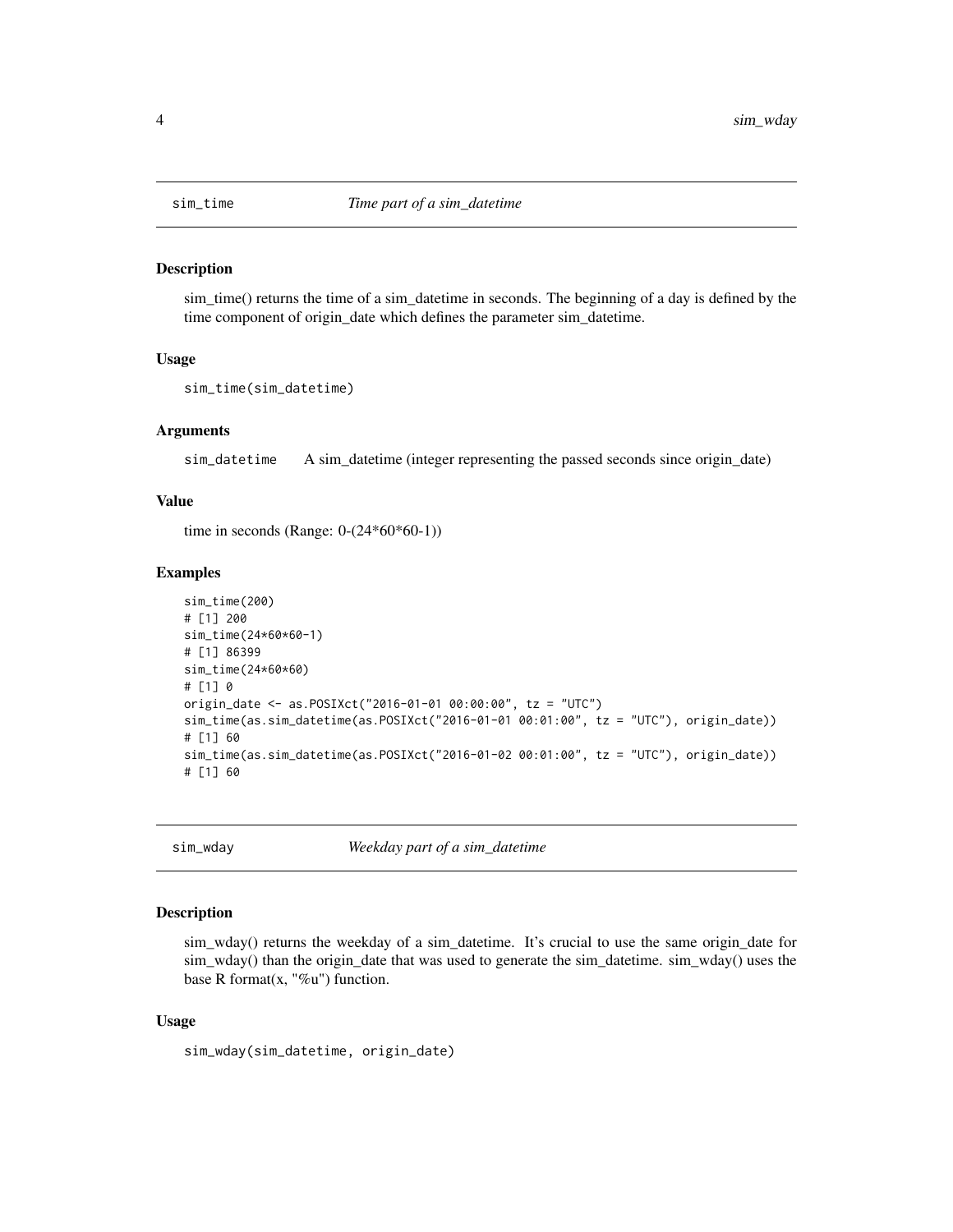#### sim\_wday 5

#### Arguments

|             | sim_datetime A sim_datetime (integer representing the passed seconds since origin_date) |
|-------------|-----------------------------------------------------------------------------------------|
| origin_date | A datetime (POSIXt)                                                                     |

#### Value

A character, giving the weekday number ("1" = Monday, "2" = Tuesday, ..., "7" = Sunday)

#### Examples

```
origin_date <- as.POSIXct("2016-01-01 00:00:00", tz = "UTC")
sim_wday(60, origin_date)
sim_wday(3600,origin_date)
sim_wday(36*3600,origin_date)
```